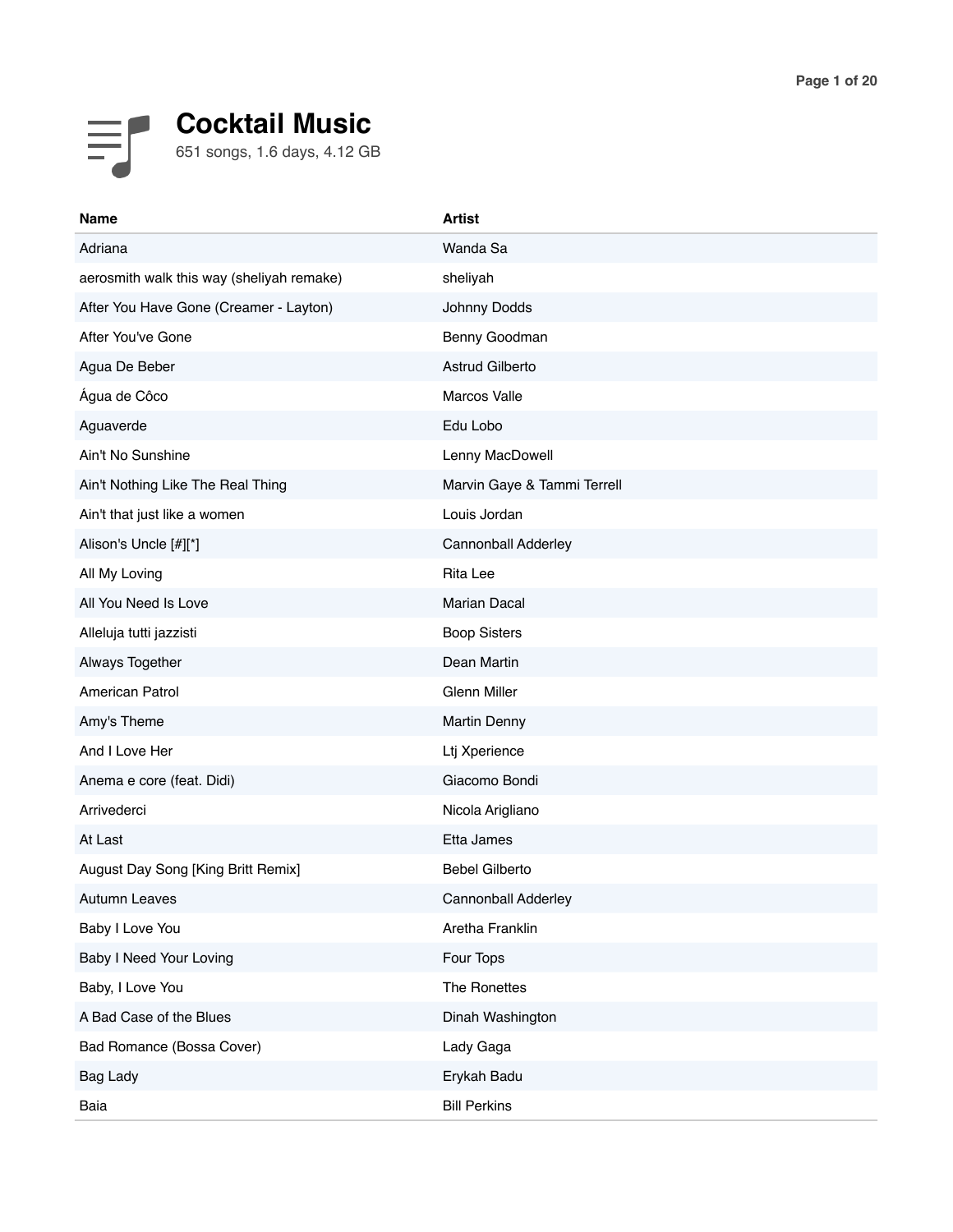

| <b>Name</b>                        | <b>Artist</b>                          |
|------------------------------------|----------------------------------------|
| Ballin' The Jack (Clark)           | Johnny Dodds                           |
| <b>Baltimore</b>                   | Nina Simone                            |
| <b>Bang Bang</b>                   | Sugarpie and The Candymen              |
| Be Bop A Lula                      | Challenger                             |
| A Beautiful Mine                   | Rjd2                                   |
| <b>Beautiful Thing</b>             | <b>Bobby Darin</b>                     |
| Because Of You                     | <b>Tony Bennett</b>                    |
| Berimbau                           | Dorival Caymmi                         |
| Berimbau                           | Sergio Mendes & Brasil '66             |
| The Best is Yet to Come            | <b>Tony Bennett</b>                    |
| <b>Better Together</b>             | Rhythms del Mundo feat.Jack Johnson    |
| Beyond The Sea                     | <b>Bobby Darin</b>                     |
| <b>Big Yellow Taxi</b>             | Feather And Down                       |
| <b>Billie Jean</b>                 | Jamie Lancaster & Karen Souza          |
| <b>Billie's Bounce</b>             | <b>Charlie Parker With Miles Davis</b> |
| <b>Bim Bom</b>                     | Astrud Gilberto                        |
| <b>Bird Feathers</b>               | <b>Charlie Parker</b>                  |
| <b>Bird of Paradise</b>            | <b>Charlie Parker With Miles Davis</b> |
| <b>Birdland After Dark</b>         | <b>Tito Puente</b>                     |
| <b>Birimbau</b>                    | Nara Leao                              |
| The Birth Of The Blues             | Davis, Sammy Jr.                       |
| <b>Black Coffee</b>                | Peggy Lee                              |
| <b>Black Or White</b>              | <b>Watching Colours</b>                |
| <b>Black Velvet</b>                | Joan McLean                            |
| Blackbird                          | Eve St. Jones                          |
| A Blossom Fell                     | Nat King Cole                          |
| <b>Blow Mr Dexter</b>              | Dexter Gordon                          |
| <b>Blue Bossa</b>                  | Joe Henderson                          |
| <b>Blue Clarinet Stomp (Dodds)</b> | Johnny Dodds                           |
| <b>Blue Moon</b>                   | <b>Elvis Presley</b>                   |
| <b>Blue Skies</b>                  | Duke Ellinghton                        |
| <b>Blue Streak</b>                 | Keith Jarrett                          |
| <b>Blue Train</b>                  | John Coltrane                          |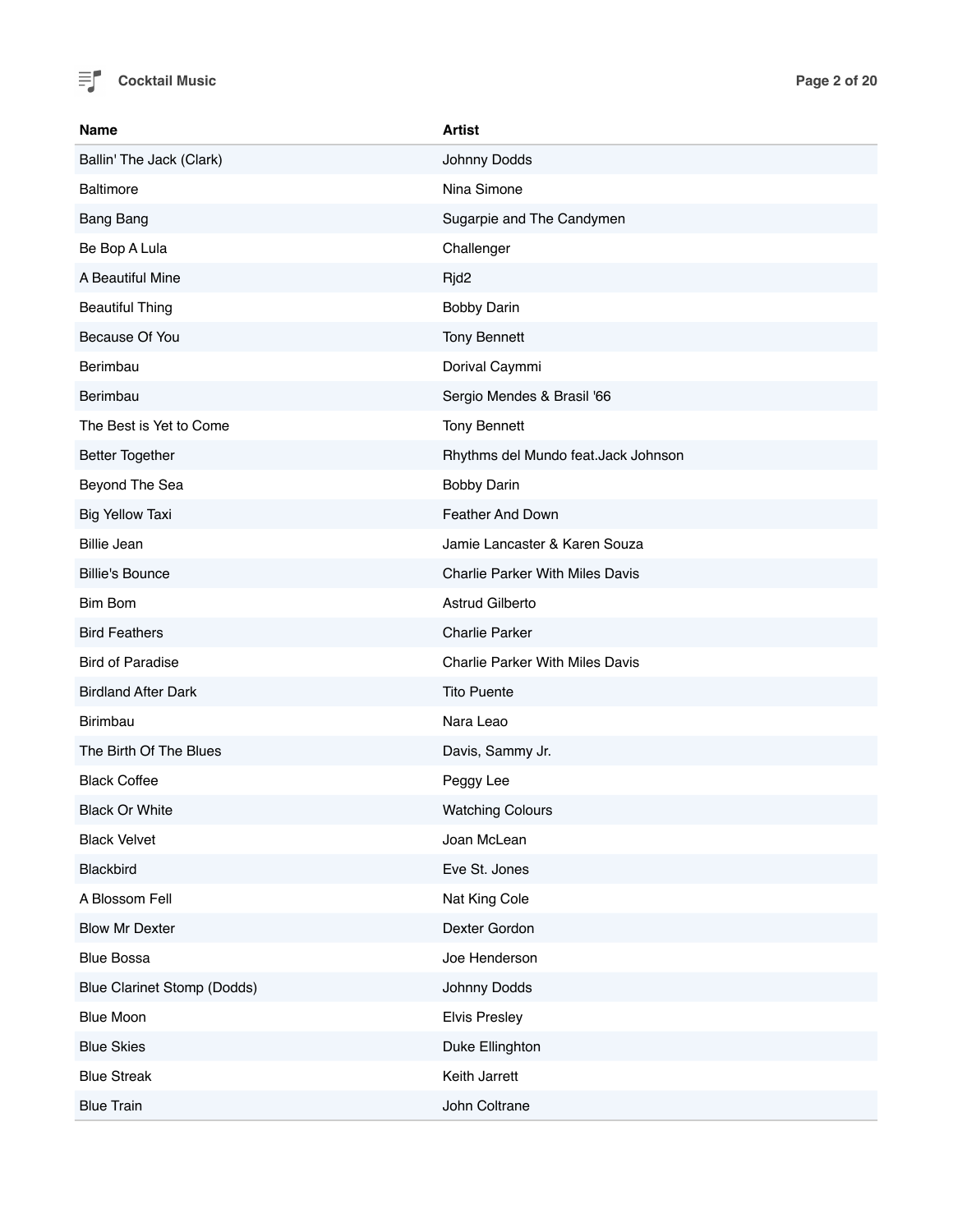

| <b>Name</b>                             | <b>Artist</b>                          |
|-----------------------------------------|----------------------------------------|
| Blue Train (Alternate Take)             | John Coltrane                          |
| Boogie Stop Shuffle                     | Quincy Jones                           |
| Boogie Woogie                           | <b>Tommy Dorsey</b>                    |
| Bop                                     | Jimmy Giuffrre                         |
| Boranda                                 | Tamba Trio                             |
| Boys Don't Cry                          | Jamie Lancaster                        |
| <b>Breakfast In America</b>             | Orleya                                 |
| <b>Brigas Nunca Mais</b>                | Paula Morelenbaum                      |
| Bucktown Stomp (Dodds)                  | Johnny Dodds                           |
| <b>Bull Fiddle Blues (Dodds)</b>        | Johnny Dodds                           |
| <b>Buona Sera</b>                       | Louis Prima                            |
| By Your Side                            | Sade                                   |
| Bye, Bye Blackbird                      | Martin, Dean                           |
| C'aspettamme a ffa                      | Nicola Arigliano                       |
| California Gurls                        | Johnny Aloha                           |
| Call Me                                 | <b>Barbara Mendes</b>                  |
| Can't Help Falling In Love              | <b>Elvis Presley</b>                   |
| Can't Take My Eyes Off Of You           | Frankie Valli                          |
| Can't Take My Eyes Off You              | Frankie Valli                          |
| Canto De Ossanha                        | Baden Powell And Vinicius De Moraes    |
| Canto De Xango                          | Baden Powell & Vinicius De Moraes      |
| Canto Negro                             | Pery Ribeiro                           |
| Carcara                                 | Zelia Barbosa                          |
| <b>Carnaval Triste</b>                  | Jorge Ben                              |
| Carpet Alley-Breakdown (Smith-Cliffort) | Johnny Dodds                           |
| Cathy's Clown                           | <b>Everly Brothers</b>                 |
| Chain Of Fools                          | Aretha Franklin                        |
| Champs Elysées                          | Joe Dassin                             |
| Chasin' the Bird                        | <b>Charlie Parker</b>                  |
| Cheek to Cheek                          | Louis Armstrong & Ella Fitzgerald      |
| Chega de Saudade (No More Blues)        | Quincy Jones                           |
| Cherokee                                | Clifford Brown                         |
| Cheryl                                  | <b>Charlie Parker With Miles Davis</b> |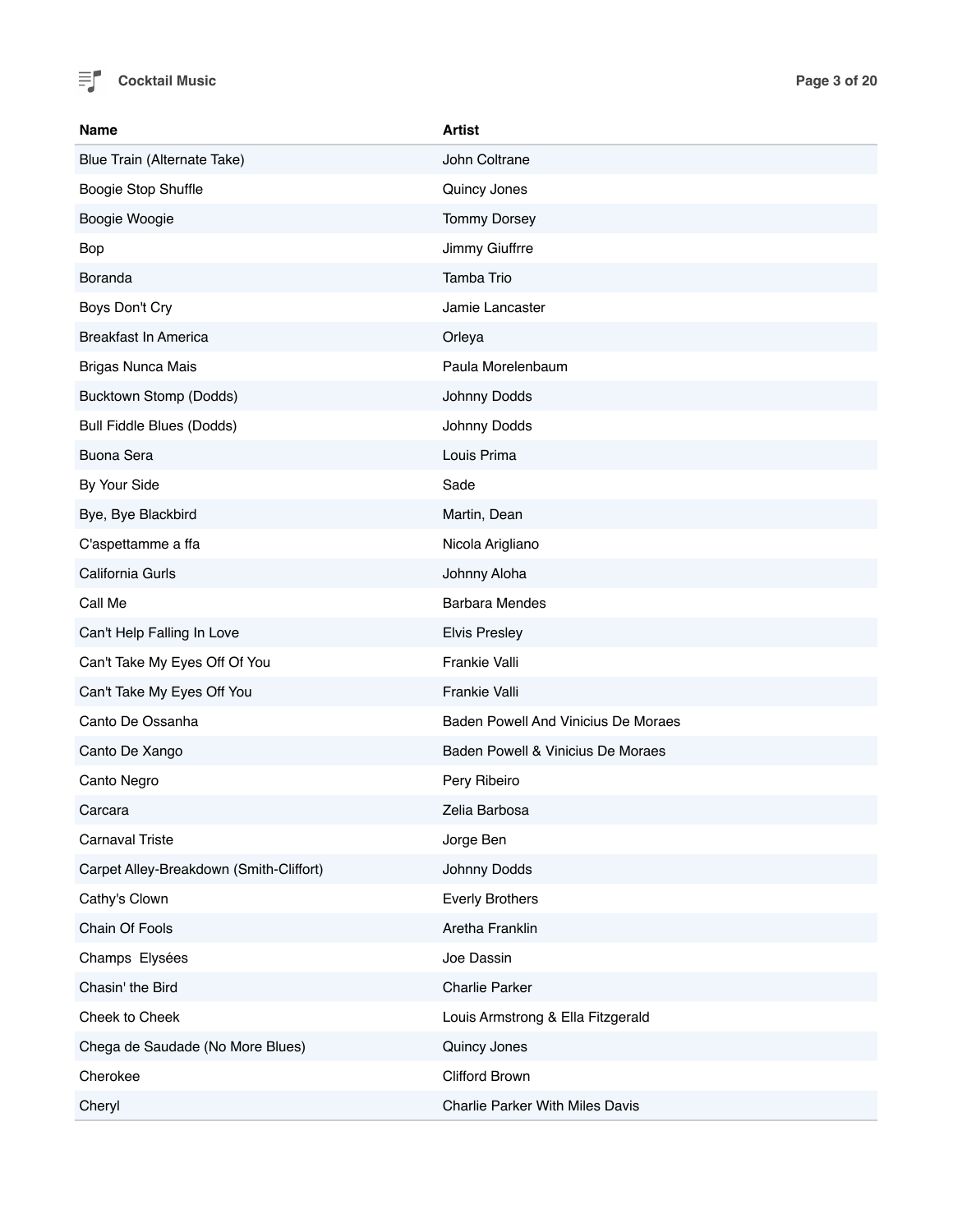

| <b>Name</b>                    | <b>Artist</b>                |
|--------------------------------|------------------------------|
| Chez Moi                       | <b>Blossom Dearie</b>        |
| A Chi                          | Fausto Leali                 |
| China Girl                     | Dj Tokozui                   |
| China Stomp                    | Lionel Hampton               |
| Choo - Choo Ch Boogie          | Louis Jordan                 |
| Rock the Casbah (Bossa Cover)  | The Clash                    |
| <b>Clint Eastwood</b>          | Johnny Aloha                 |
| Close Your Eyes                | Susanna Stivali              |
| Cocaine                        | <b>SL Players</b>            |
| Coconut Boogaloo               | Medeski Martin & Wood        |
| Come Fly With Me               | Frank Sinatra                |
| Come On Home                   | <b>Horace Silver</b>         |
| Come Rain or Come Shine        | <b>Billie Holiday</b>        |
| Come Together                  | The Beatles                  |
| Come Together                  | Spiral 3                     |
| Comes Love                     | <b>Billie Holiday</b>        |
| Como Vou Fazer [Remix]         | Dois Irmãos/Mariana DeMoraes |
| Cookin' at the Continental     | <b>Horace Silver</b>         |
| Cool                           | <b>Martin Denny</b>          |
| Cool Eyes                      | <b>Horace Silver</b>         |
| Corcovado                      | Astrud Gilberto              |
| Corcovado                      | Stan Getz                    |
| <b>Cotton Tail</b>             | <b>Ben Webster</b>           |
| Could I Be Falling In Love     | Syl Johnson                  |
| Could You Be Loved (RAC Remix) | Bob Marley And The Wailers   |
| Cradle Of Love                 | Johnny Preston               |
| Crazy                          | <b>Bettye LaVette</b>        |
| Crazy                          | Patsy Cline                  |
| Crazy Love                     | Van Morrison                 |
| Creole Love Call               | Oliver Nelson                |
| <b>Cruel Summer</b>            | Johnny Aloha                 |
| Dancing in the Dark            | Cannonball Adderley          |
| Dancing Queen                  | SD Project                   |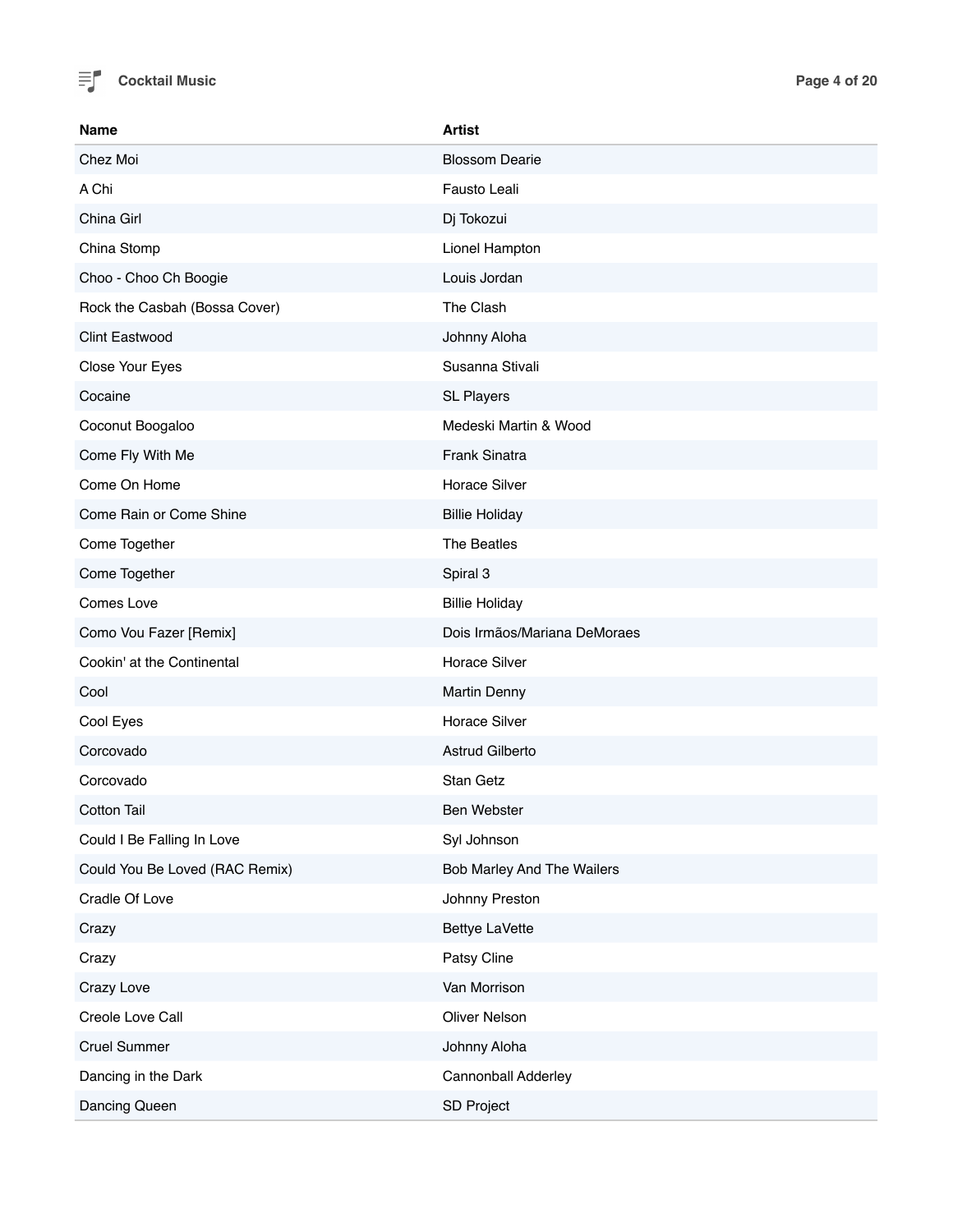

| <b>Name</b>                           | <b>Artist</b>                          |
|---------------------------------------|----------------------------------------|
| Darling Say You Love Me               | The Ramblers                           |
| Day Tripper                           | Jazzystics                             |
| Deep Night                            | Sinatra, Frank                         |
| Desafinado                            | Quincy Jones                           |
| Desafinado                            | Si Zentner                             |
| <b>Detroit Emeralds</b>               | <b>Detroit Emeralds</b>                |
| Dewey Square                          | <b>Charlie Parker With Miles Davis</b> |
| Dexterity                             | <b>Charlie Parker With Miles Davis</b> |
| Disturbia (Bossa Cover)               | Rihanna                                |
| Do I Like It                          | Nat King Cole                          |
| Do It Again                           | Voo Doo Phunk                          |
| Do You Really Want to Hurt Me?        | Daniela Procopio                       |
| Do You Want To Know A Secret          | <b>Beatles</b>                         |
| Dolphin Dance                         | Herbie Hancock                         |
| Don't Cry Baby                        | Queen Latifah                          |
| Don't Let Me Be Misunderstood         | Nina Simone                            |
| Don't Let Me Lose This Dream          | George Benson                          |
| Donna Lee                             | <b>Charlie Parker With Miles Davis</b> |
| Dont Speak - No Doubt - Jazz and '90s | Sarah Menescal                         |
| Down by the Riverside                 | The Million Dollar Quartet             |
| Dream a Little Dream of Me            | Diana Krall                            |
| Dream A Little Dream Of Me            | Ella Fitzgerald & Louis Armstrong      |
| Dream Lover                           | <b>Bobby Darin</b>                     |
| Drive My Car                          | Sugarpie and The Candymen              |
| E Depois                              | BiD/Bid Fred Rollercoaster/Seu Jorge   |
| E la chiamano estate (feat. Didi)     | Giacomo Bondi                          |
| Easy Lover                            | Carol Assad                            |
| Embraceable You                       | <b>Charlie Parker With Miles Davis</b> |
| <b>Entre Amigos</b>                   | Stan Getz                              |
| Ever Fallen In Love                   | Nouvelle Vague                         |
| Every Breath You Take                 | Esplanade                              |
| Everybody Loves Somebody              | Dean Martin                            |
| Everything I Have Is Yours            | <b>Billie Holiday</b>                  |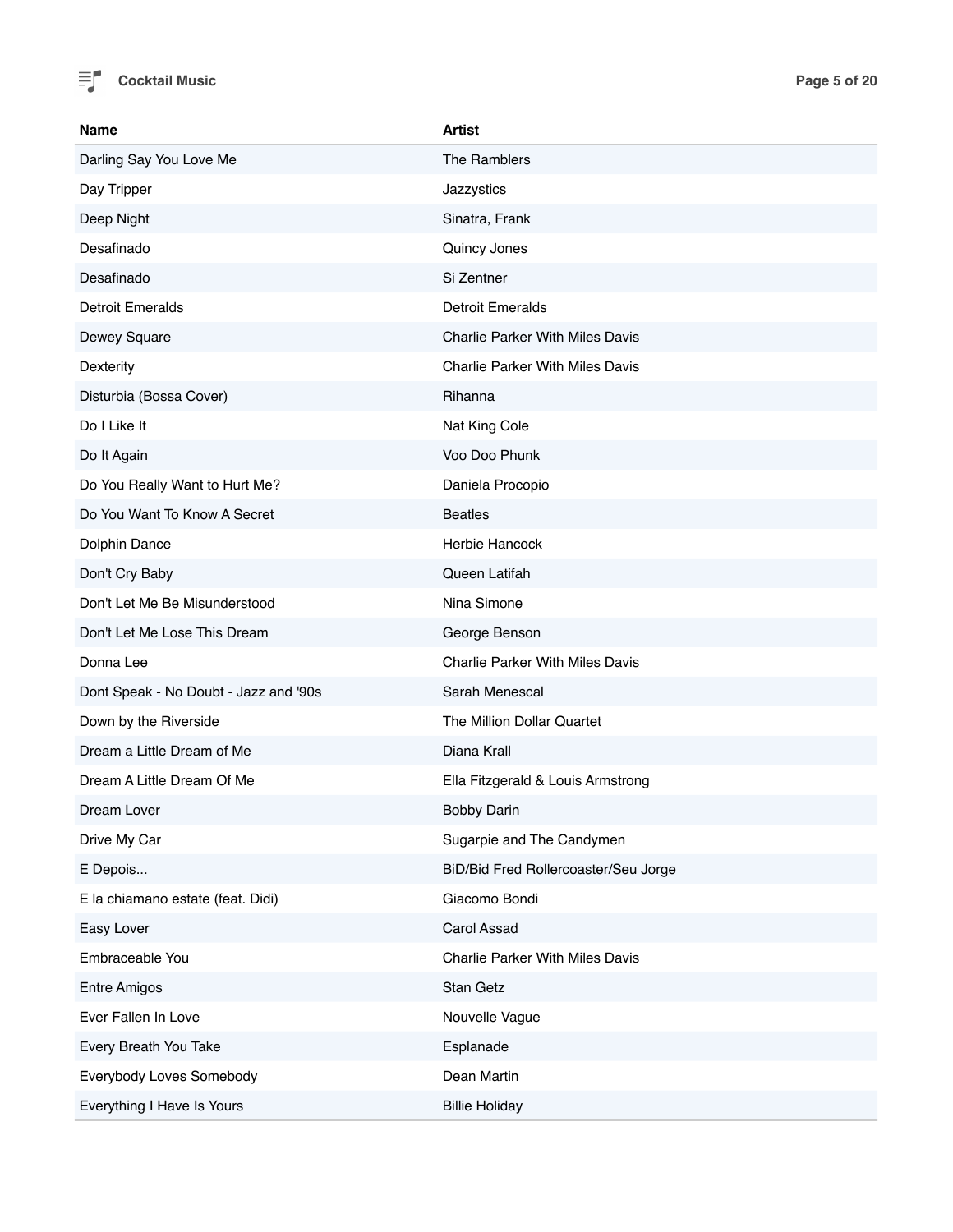

| Name                                         | <b>Artist</b>                     |
|----------------------------------------------|-----------------------------------|
| Exotique Bossa Nova/Quiet Village Bossa Nova | <b>Martin Denny</b>               |
| The Eye Of The Hurricane                     | Herbie Hancock                    |
| Eye Of The Tiger                             | <b>Couture Chic</b>               |
| Faca Como Eu                                 | Miltinho                          |
| Fallin'                                      | Alicia Keys                       |
| <b>Fat Bottomed Girls</b>                    | Sugarpie and The Candymen         |
| <b>Feeling Good</b>                          | Nina Simone                       |
| Feeling Good                                 | Nina Simone                       |
| Fever                                        | Peggy Lee                         |
| The Final Countdown                          | Ely Bruna                         |
| Finger Poppin'                               | <b>Horace Silver</b>              |
| Fire And Rain                                | James Taylor                      |
| Flat Foot (Armstrong)                        | Johnny Dodds                      |
| Fly Me to the Moon (In Other Words)          | Frank Sinatra                     |
| Fly Me to the Moon [*]                       | Julie London                      |
| For Once In My Life                          | <b>Stevie Wonder</b>              |
| For What It's Worth                          | Sergio Mendes                     |
| For You                                      | Kenny Lattimore                   |
| For You My Love                              | Nellie Lutcher With Nat King Cole |
| Forever Young                                | The Lodgers                       |
| Frankie And Johnnie                          | Davis, Sammy Jr.                  |
| Gangstas Paradise                            | Johnny Aloha                      |
| The Garden                                   | <b>Cut Chemist</b>                |
| George's Dilemma                             | Clifford Brown                    |
| Georgia On My Mind                           | Ray Charles                       |
| Gerkin for Perkin                            | Clifford Brown                    |
| Get' Em Again Blues (Barbarin - Russell)     | Johnny Dodds                      |
| The Gift                                     | Roy Hargrove                      |
| Girl                                         | DJ Style                          |
| The Girl from Ipanema                        | Antônio Carlos Jobim              |
| The Girl From Ipanema                        | Stan Getz                         |
| The Girl from Ipanema/Manha de Carnaval      | Laurindo Almeida                  |
| Girl Of My Dreams                            | Etta James                        |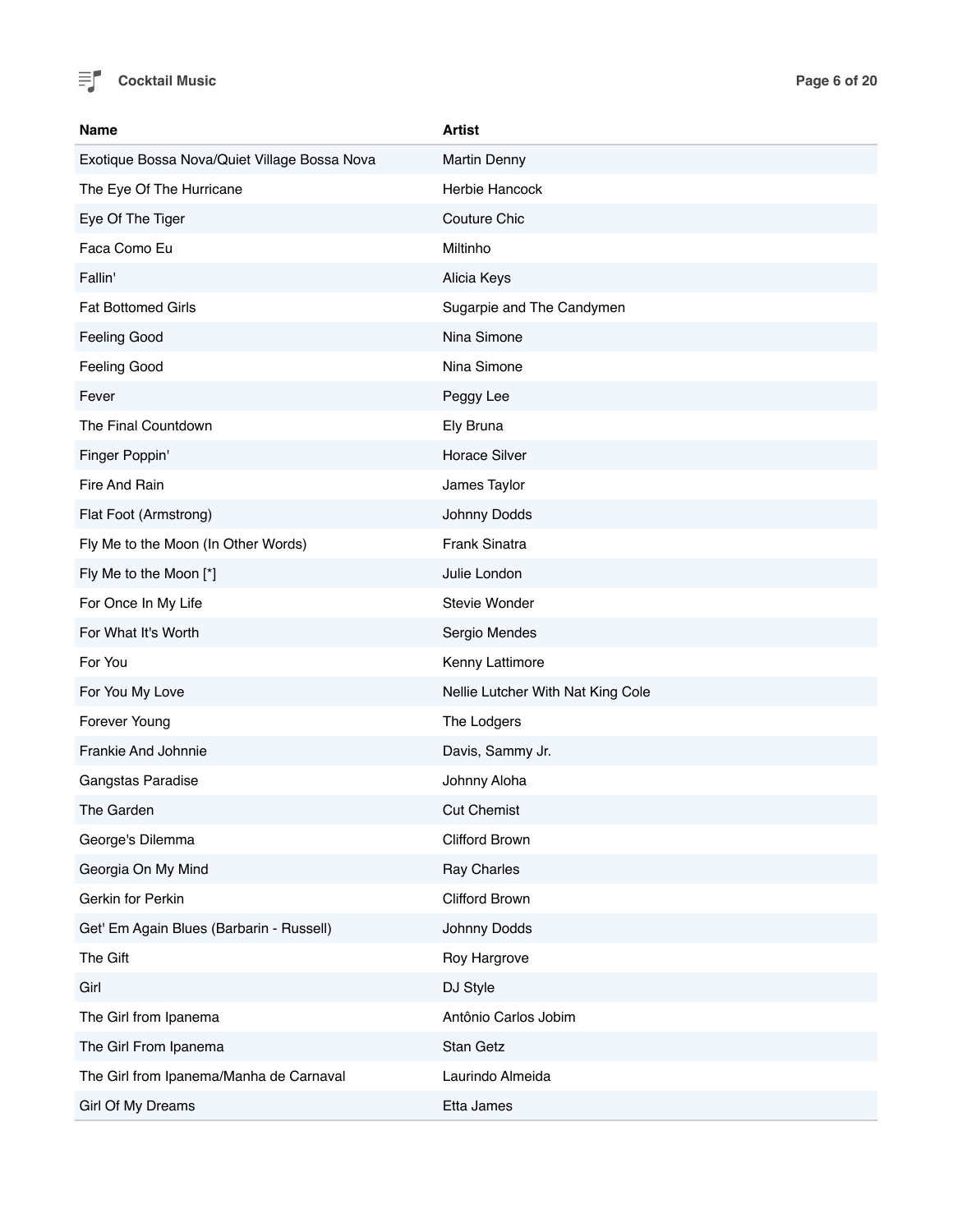

| <b>Name</b>                                 | <b>Artist</b>                                                |
|---------------------------------------------|--------------------------------------------------------------|
| Glance in the Dark                          | Mauro Perigozzo, Gabriele Evangelista and Matteo Scarpettini |
| Going Out Of My Head                        | Sergio Mendes                                                |
| <b>Golden Earrings</b>                      | Peggy Lee                                                    |
| Goodbye                                     | Lizz Wright                                                  |
| Gopher Mambo                                | Yma Sumac                                                    |
| Gotta Find A New World                      | Al Green                                                     |
| Grandma's Ball (Bythe)                      | Johnny Dodds                                                 |
| <b>Green Onions</b>                         | Booker T and The MG's                                        |
| <b>Green Peppers</b>                        | Wes Montgomery                                               |
| Groovin                                     | <b>Willie Mitchell</b>                                       |
| Há Dias                                     | Luca Mundaca                                                 |
| <b>Half Nelson</b>                          | <b>Charlie Parker With Miles Davis</b>                       |
| Hankerin'                                   | <b>Horace Silver</b>                                         |
| A Hard Day's Night                          | Deborah Dixon & Les Crossaders                               |
| Have You Ever Seen The Rain                 | Karen Souza                                                  |
| He's So Fine                                | Chiffons                                                     |
| Heah' Me Talking' (Hardin)                  | Johnny Dodds                                                 |
| <b>Heart Of Glass</b>                       | Sugarpie and The Candymen                                    |
| Heartaches                                  | <b>Barney Kessel</b>                                         |
| Here Comes The Sun                          | Sarah Menescal                                               |
| Hey Jude                                    | Hajel                                                        |
| Hey Ya! - Vintage '60s Soul Outkast Cover f | Sara Niemietz                                                |
| Hey! Baby                                   | <b>Bruce Channel</b>                                         |
| Hippy                                       | Horace Silver                                                |
| Ho Hey                                      | The Lumineers                                                |
| Home Cookin'                                | Horace Silver                                                |
| Homestretch                                 | Joe Henderson                                                |
| Honey Pie                                   | The Bryan J. White Quartet                                   |
| Hora De Lutar                               | Geraldo Vandre                                               |
| Horse With No Name                          | Arcoiris                                                     |
| Hot in Harlem                               | <b>Tiny Grimes Quintet</b>                                   |
| Hotel California                            | <b>SL Players</b>                                            |
| How Sweet It Is                             | James Taylor                                                 |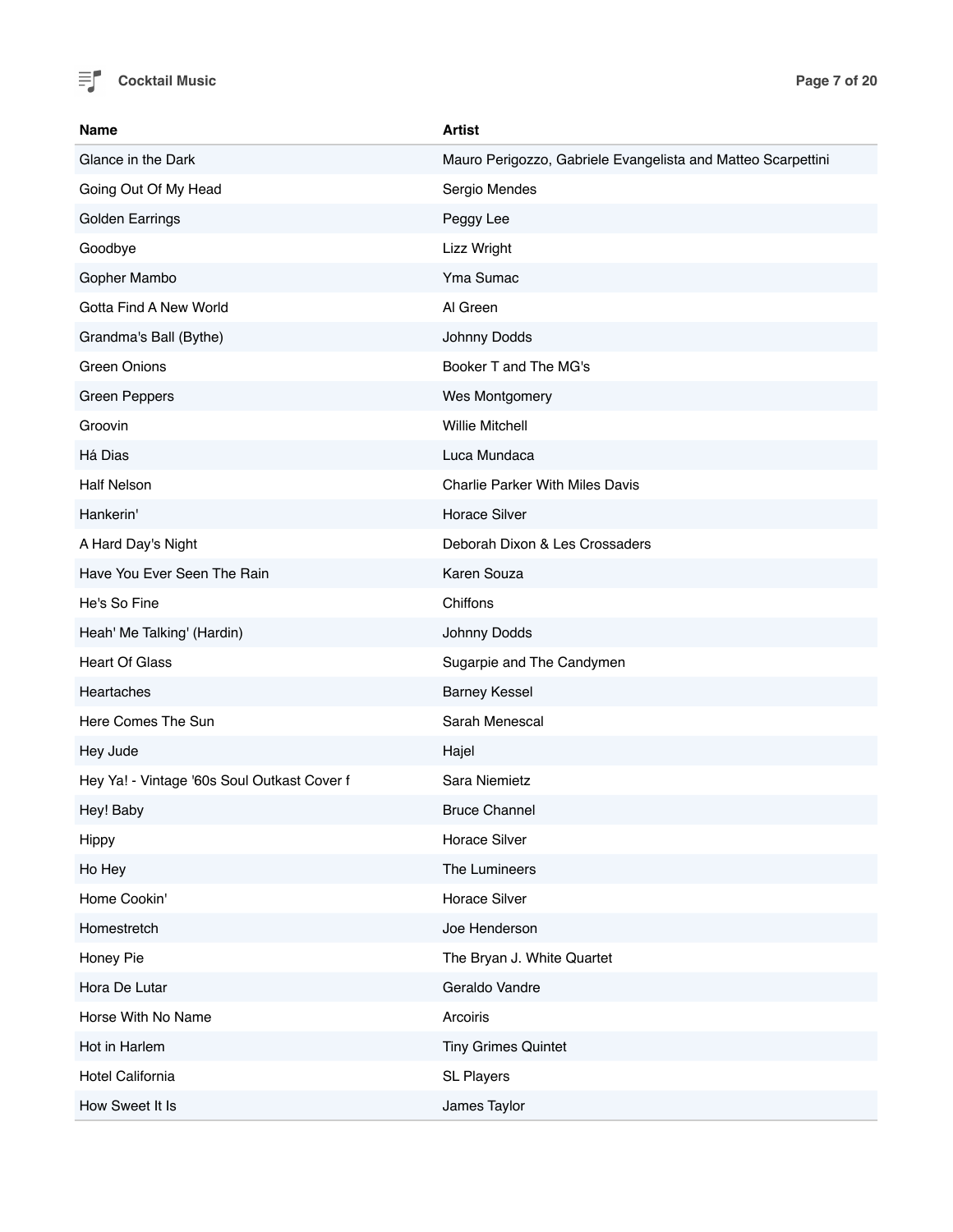

| <b>Name</b>                                          | <b>Artist</b>                         |
|------------------------------------------------------|---------------------------------------|
| How Sweet It Is (To Be Loved By You)                 | Marvin Gaye                           |
| I Can't Begin To Tell You                            | Bing Crosby and Carmen Cavallaro      |
| I Can't Go For That                                  | Daryl Hall and John Oates             |
| I Could Write a Book                                 | Harry Connick Jr.                     |
| I Don't Dance                                        | Lee Brice                             |
| I Don't Wanna Know About Evil                        | Sarah Jane Morris                     |
| I Get Around                                         | Sugarpie and The Candymen             |
| I Got Rhythm                                         | Ella Fitzgerald                       |
| I Haven't Got Anything Better to Do                  | Natalie Cole                          |
| I Hear The Love Chimes                               | Syl Johnson                           |
| I Idolize You                                        | Lizz Wright                           |
| I Left My Heart In San Francisco                     | <b>Tony Bennett</b>                   |
| I Like It                                            | The Emotions                          |
| I Like It Like That                                  | Chris Kenner                          |
| I Put Spell On You                                   | Nina Simone                           |
| I Second That Emotion                                | Smokey Robinson & The Miracles        |
| I Shot The Sheriff                                   | Couture Chic                          |
| I Should Not Be Seeing You                           | Connie Conway                         |
| I Try                                                | Macy Gray                             |
| I Wanna Be Around                                    | <b>Tony Bennett</b>                   |
| I Want a Little Sugar In My Bowl                     | Queen Latifah                         |
| I Want it That Way - 70's Soul Backstreet Boys Cover | Shoshana Bean                         |
| I Was Made For Loving You                            | Lumiere                               |
| I'll Never Grow Old                                  | The Charmels                          |
| I'm Old Fashioned                                    | John Coltrane                         |
| I'm Yours                                            | Martin, Dean                          |
| I've Found A New Baby                                | Dexter Gordon                         |
| I've Got You Under My Skin                           | Frank Sinatra                         |
| I've Gotta Be Me                                     | Sammy Davis Jr.                       |
| If I Love Again                                      | Clifford Brown                        |
| Imagine                                              | Lex Luthor                            |
| In the Cage                                          | Antonio Torrini Avicenne Jazz Project |
| In The Cool                                          | Martin, Dean                          |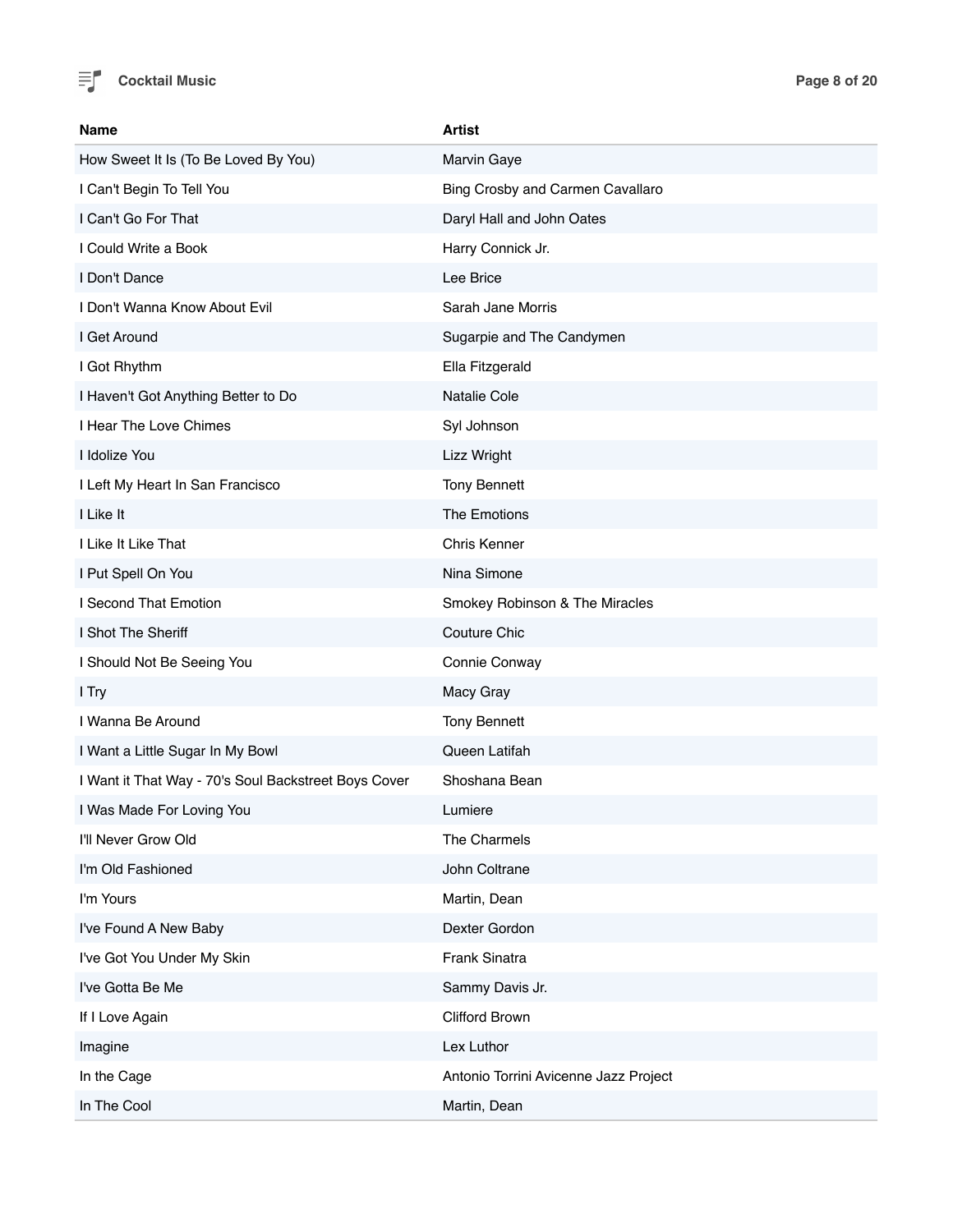

| <b>Name</b>                                        | <b>Artist</b>                    |
|----------------------------------------------------|----------------------------------|
| In the Evening                                     | Etta James                       |
| In the mood                                        | <b>Glenn Miller</b>              |
| In The Still Of The Nite                           | Boyz II Men                      |
| In the Wee Small Hours of the Morning              | Sting                            |
| In Your Eyes                                       | Tom Scott And The L.A. Express   |
| Into the Mystic                                    | Van Morrison                     |
| Inverno                                            | Roberto Menescal                 |
| It Ain't Over 'till It's Over                      | Riovolt                          |
| It Don't Mean a Thing (If It Ain't Got That Swing) | Louis Armstrong & Duke Ellington |
| It Don't Mean A Thing If It Ain't Got That Swing   | Lionel Hampton                   |
| It Had To Be You                                   | <b>Bobby Darin</b>               |
| It had to be you                                   | <b>Edmund Hall</b>               |
| It Had To Be You                                   | Harry Connick Jr.                |
| It Might as Well Be Spring                         | Astrud Gilberto                  |
| It Was a Very Good Year                            | Frank Sinatra                    |
| It's All Right                                     | Impressions                      |
| It's Now Or Never                                  | <b>Elvis Presley</b>             |
| It's so easy                                       | Louis Jordan                     |
| Jack You're Dead                                   | Louis Jordan                     |
| Jacqui                                             | Clifford Brown                   |
| Jamming                                            | Banda Brasileira                 |
| Jamming (Nickodemus & Zeb Remix)                   | Bob Marley And The Wailers       |
| Jazzhole                                           | <b>Free The Robots</b>           |
| Je T'Appellais Monsieur                            | Maryrené                         |
| Jinrikisha                                         | Joe Henderson                    |
| Jogo De Roda                                       | Edu Lobo                         |
| John Legend - All Of Me                            | John Legend                      |
| Josephine                                          | The Blue Hammock                 |
| Jump                                               | Couture Chic                     |
| <b>JUMP</b>                                        | Paul Anka                        |
| Jump For Joy                                       | Duke Ellington                   |
| The Jumpin' Jive                                   | Glenn Miller                     |
| Just One Of Those Things                           | Sinatra, Frank                   |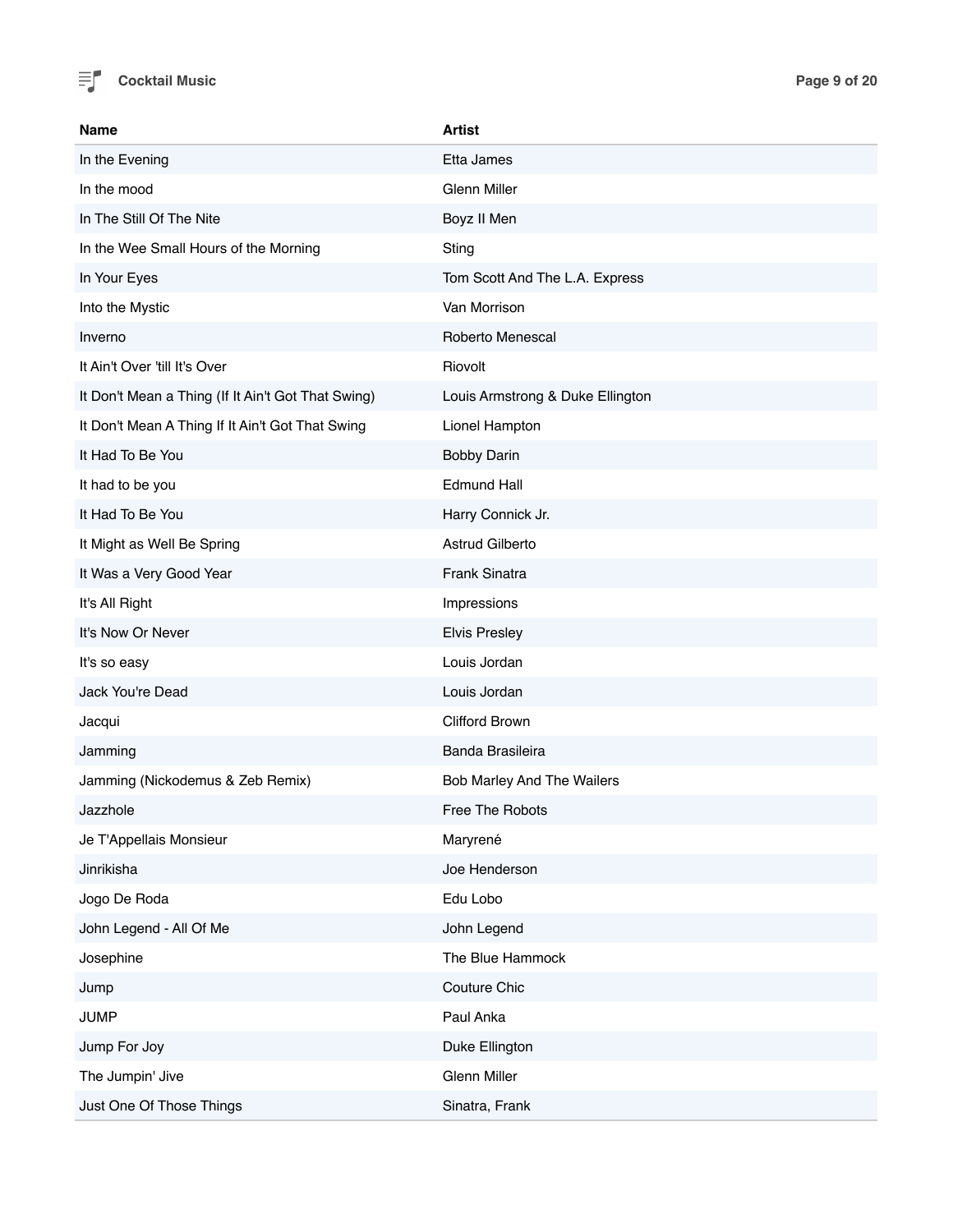

| <b>Name</b>                                      | <b>Artist</b>                          |
|--------------------------------------------------|----------------------------------------|
| Just the two of us                               | <b>Bill Withers</b>                    |
| Just The Way You Are                             | <b>Billy Joel</b>                      |
| Just The Way You Are (Bossa Cover)               | <b>Bruno Mars</b>                      |
| Kashmir                                          | Dalbani & Krister                      |
| Keep On Truckin' (Part 1)                        | <b>Eddie Kendricks</b>                 |
| King Curtis                                      | Meloncholy Serenade                    |
| King Porter Stomp                                | Gil Evans Orchestra                    |
| A Kiss To Build A Dream On                       | Louis Armstrong                        |
| Klactoveedsedstene                               | <b>Charlie Parker With Miles Davis</b> |
| Knock On Wood                                    | Eddie Floyd                            |
| Knockin' On Heaven's Door                        | <b>SL Players</b>                      |
| La Mesha                                         | Joe Henderson                          |
| Lady Love (Dominique)                            | Johnny Dodds                           |
| Laia Ladaia (Reza)                               | Sergio Mendes & Brasil '66             |
| Lalo Bossa Nova                                  | Quincy Jones                           |
| Lands End                                        | Clifford Brown                         |
| Lazy Bird                                        | John Coltrane                          |
| Lazy Bird (Alternate Take)                       | John Coltrane                          |
| Lazy River                                       | <b>Bobby Darin</b>                     |
| Let It Be                                        | The Beatles                            |
| Let It Be                                        | <b>Richard Eastwood</b>                |
| Let There be Love                                | Nat King Cole                          |
| Let's Do It                                      | Ella Fitzgerald                        |
| Ligth my Fire (The Doors) Relaxing Bossa Lounge  | <b>Tahta Menezes</b>                   |
| Like A Virgin                                    | Brazil XXI & Silvinha Santana          |
| Little Brown Jug                                 | Glenn Miller                           |
| Little One                                       | Herbie Hancock                         |
| Livin' on a Prayer - Vintage Jazz Bon Jovi Cover | Miche Braden                           |
| Locomotion                                       | John Coltrane                          |
| Look for the Silver Lining                       | Joe De Vecchis                         |
| Loosing My Religion                              | Black Mighty Wax, Silvia Donati        |
| Louis Prima                                      | Oh Marie                               |
| Love And Marriage                                | Sinatra, Frank                         |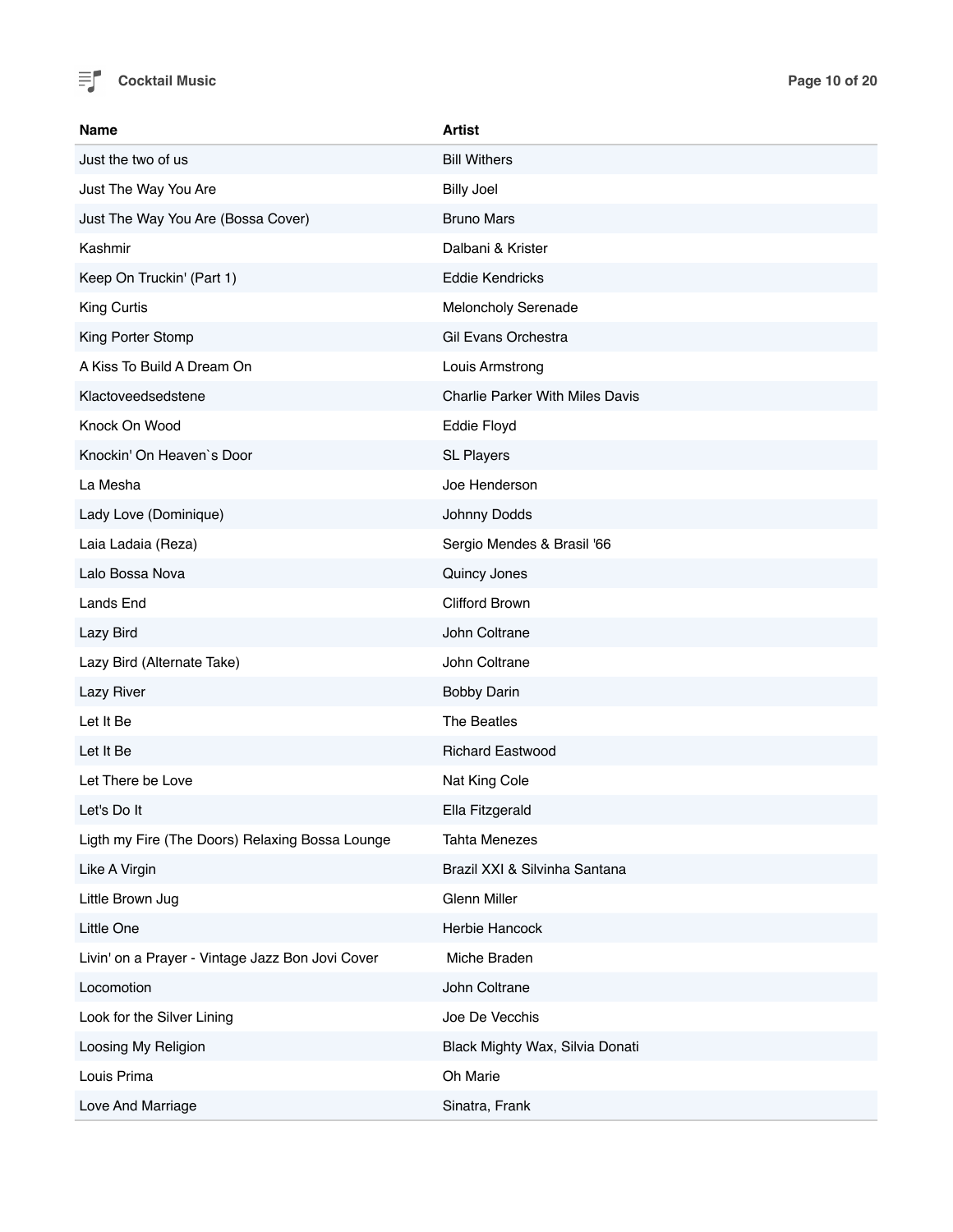

| Name                                                 | <b>Artist</b>                          |
|------------------------------------------------------|----------------------------------------|
| Love For Sale                                        | <b>Barney Kessel</b>                   |
| Love for Sale                                        | Cannonball Adderley                    |
| Love Is A Battlefield                                | Violara                                |
| Love Is Here To Stay                                 | Sinatra, Frank                         |
| Love Will Tear Us Apart                              | <b>Bellestar</b>                       |
| Love Will Tear Us Apart                              | Couture Chic                           |
| Luck be a Lady                                       | Frank Sinatra                          |
| The Lucky Old Sun                                    | Martin, Dean                           |
| Lullabye of Broadway                                 | <b>Tony Bennett</b>                    |
| Mack The Knife                                       | <b>Bobby Darin</b>                     |
| Mack the knife                                       | Frank Sinatra                          |
| Maiden Voyage                                        | Herbie Hancock                         |
| Make the Man Love Me                                 | Dinah Washington                       |
| Makin' Whoopee                                       | Dave Grusin                            |
| Mambo Italiano                                       | Martin, Dean                           |
| Mami Gato                                            | Medeski, Martin & Wood                 |
| The Man Who Plays The Mandolino                      | Martin, Dean                           |
| Manha de Carnaval (Morning of the Carnival) {from Bl | Quincy Jones                           |
| Maria Moita                                          | Marilia Medalha                        |
| Mariana                                              | Bia/Bïa                                |
| Marina                                               | Rocco Granata                          |
| Mas Que Nada                                         | Tamba Trio                             |
| <b>Material Girl</b>                                 | United Rhythms Of Brazil               |
| Meditation (Meditação)                               | Antonio Carlos Jobim                   |
| Melancholy                                           | Johnny Dodds                           |
| Melodias e preposicoes                               | Evandro Reis                           |
| Memories Are Made Of This                            | Dean Martin                            |
| Memories Are Made Of This                            | Martin, Dean                           |
| Mercy Mercy Me (The Ecology)                         | Marvin Gaye                            |
| Message In A Bottle                                  | Le Berry                               |
| Meu Esquema                                          | Mundo Livre                            |
| Michelle                                             | <b>Oliver Nelson</b>                   |
| Milestones                                           | <b>Charlie Parker With Miles Davis</b> |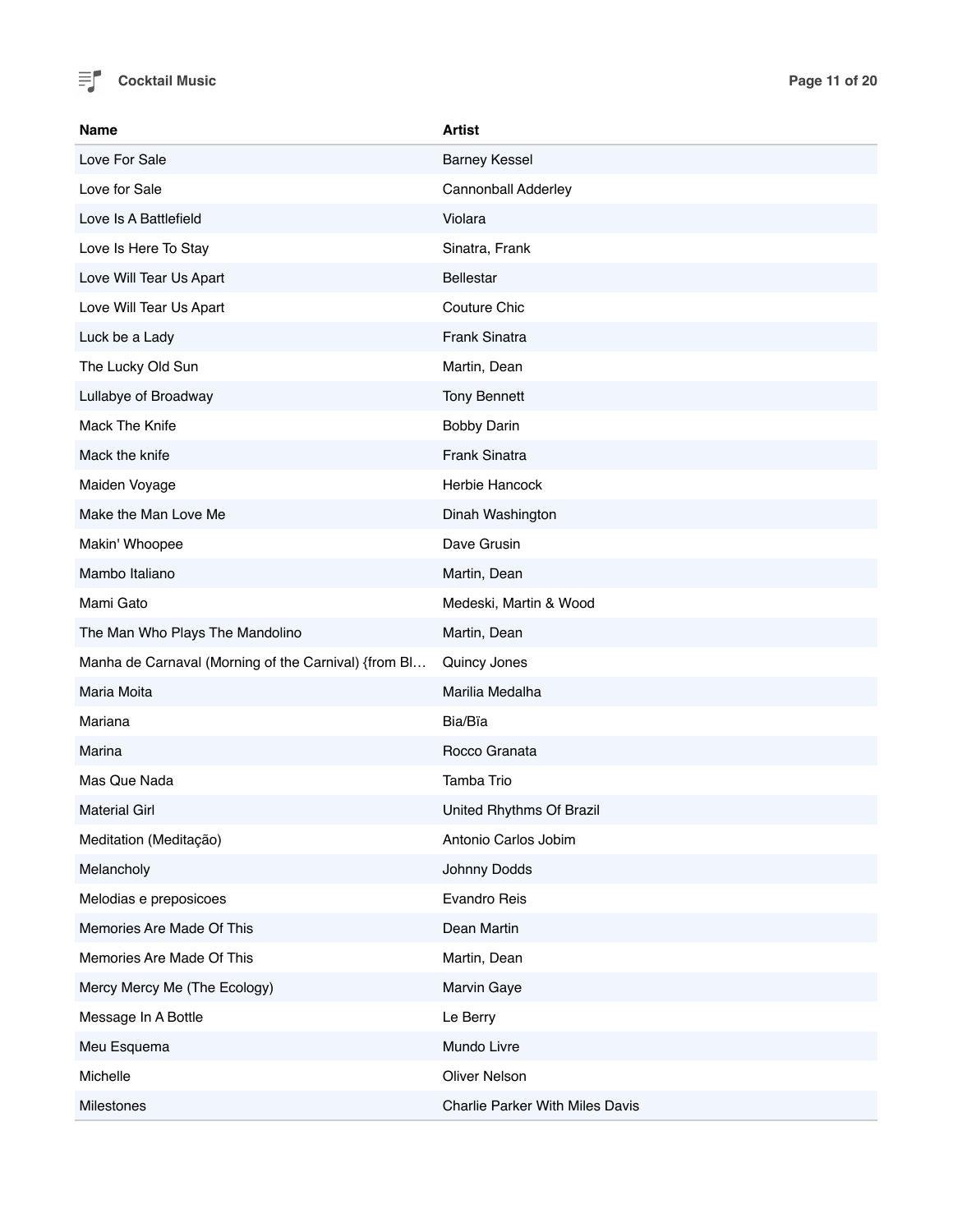

| <b>Name</b>                                            | <b>Artist</b>                          |
|--------------------------------------------------------|----------------------------------------|
| Misery (Bossa Cover)                                   | Maroon 5                               |
| Misirlou                                               | Bossa Nova All-Stars; Laurindo Almeida |
| Misirlou                                               | <b>Martin Denny</b>                    |
| Miss Brown to You                                      | Anita O'Day                            |
| Miss Otis Regrets                                      | Linda Ronstadt                         |
| <b>Moment's Notice</b>                                 | John Coltrane                          |
| Mona Lisa                                              | Nat King Cole                          |
| Mood Indigo                                            | Nina Simone                            |
| Moon River                                             | Henry Mancini                          |
| Moondance                                              | Van Morrison                           |
| Moonlight In Vermont                                   | Ella Fitzgerald & Louis Armstrong      |
| Moose The Mooche                                       | <b>Charlie Parker With Miles Davis</b> |
| More (Theme From Mondo Cane)                           | <b>Frank Sinatra</b>                   |
| More Than This (feat. Norah Jones)                     | <b>Charlie Hunter</b>                  |
| Move                                                   | <b>Fats Navarro</b>                    |
| Mr Big Stuff                                           | Elder Jimmy Hicks                      |
| Mr Wonderful                                           | Peggy Lee                              |
| <b>Muskrat Ramble</b>                                  | Martin, Dean                           |
| My Babe                                                | Herbie Hancock                         |
| My Baby (Robinson)                                     | Johnny Dodds                           |
| My Baby Just Cares For Me                              | Nina Simone                            |
| My Dearest Darling                                     | Etta James                             |
| My Greatest and Last Love                              | Sergio Coppotelli                      |
| My Sweet Lord                                          | Mandy Jones                            |
| Naima                                                  | John Coltrane                          |
| <b>Nautilus</b>                                        | <b>Bob James</b>                       |
| Nega Do Cabelo Duro                                    | Astrud Gilberto                        |
| New Orleans Stomp (Dodds)                              | Johnny Dodds                           |
| A Night In Tunesia                                     | <b>Bud Powell</b>                      |
| A Night In Tunisia                                     | <b>Charlie Parker With Miles Davis</b> |
| No Diggity - Vintage Jessica Rabbit- Style Blackstreet | Ariana Savalas                         |
| Non-Stop To Brazil                                     | Astrud Gilberto                        |
| Nothin' on You (Bossa Cover)                           | BoB feat. Bruno Mars                   |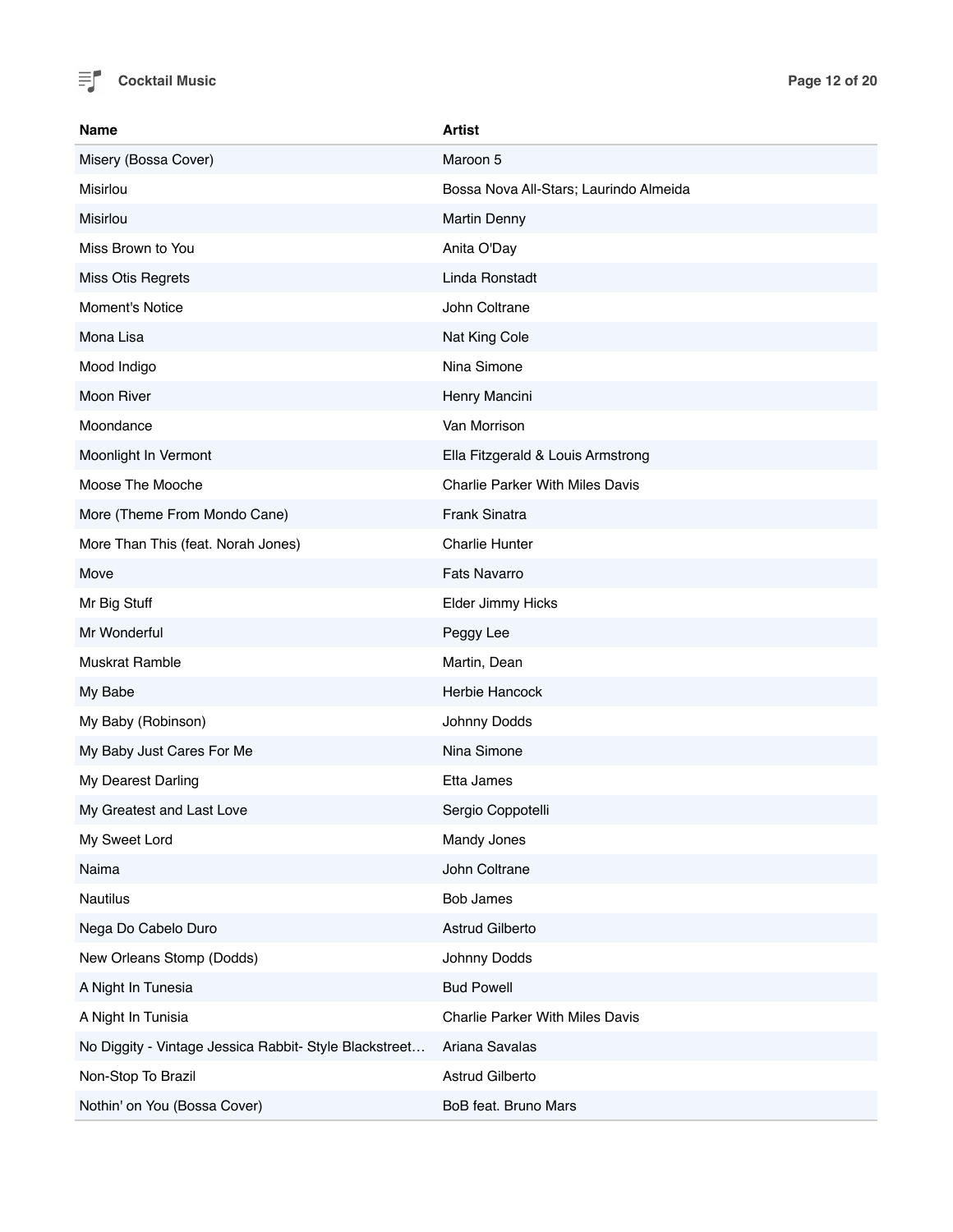

| Name                                  | <b>Artist</b>                          |
|---------------------------------------|----------------------------------------|
| Nothing Compare 2 U                   | Banda Brasileira                       |
| <b>Notte</b>                          | Antonella Vitale                       |
| Nuit Sur Les Champs-Elysees           | <b>Miles Davis</b>                     |
| O Morro Nao Tem Vez                   | Antonio Carlos Jobim                   |
| O Sapo                                | Joao Gilberto                          |
| Oba, Oba                              | Astrud Gilberto                        |
| Oh! Darling                           | Corcovado Frequency                    |
| Old Fashioned                         | <b>Red Norvo</b>                       |
| On & On                               | Erykah Badu                            |
| On the Street Where You Live          | Quincy Jones                           |
| On The Sunny Side Of The Street       | Lionel Hampton                         |
| Once I Loved                          | Astrud Gilberto                        |
| One                                   | The Blue Hammock                       |
| One for Daddy-O                       | Cannonball Adderley                    |
| One Note Samba                        | Quincy Jones                           |
| One Note Samba/Recado Bossa Nova      | Leroy Holmes                           |
| Only Girl (Bossa Cover)               | Rihanna                                |
| Oriental Man (Blythe - Robinson)      | Johnny Dodds                           |
| Ornithology                           | <b>Charlie Parker With Miles Davis</b> |
| Os Grilos                             | Marcela                                |
| Our Love Is Here To Stay              | Harry Connick Jr.                      |
| Out Of The Night                      | Joe Henderson                          |
| Over the Rainbow                      | Israel IZ Kamakawiwo'ole               |
| P.S. I Love You.                      | <b>Bobby Vinton</b>                    |
| Paradise City                         | Scubba                                 |
| Paradise City                         | Sugarpie and The Candymen              |
| Paranoid                              | Bellestar                              |
| Park at 106th                         | Duke Ellington                         |
| Party                                 | <b>Elvis Presley</b>                   |
| Patutu                                | <b>Richard Evans</b>                   |
| Peanut Vendor (El Manisero)           | Anita O'Day                            |
| Pencil Papa (Hardin)                  | Johnny Dodds                           |
| Penthouse Serenade (When We're Alone) | Nat King Cole Trio                     |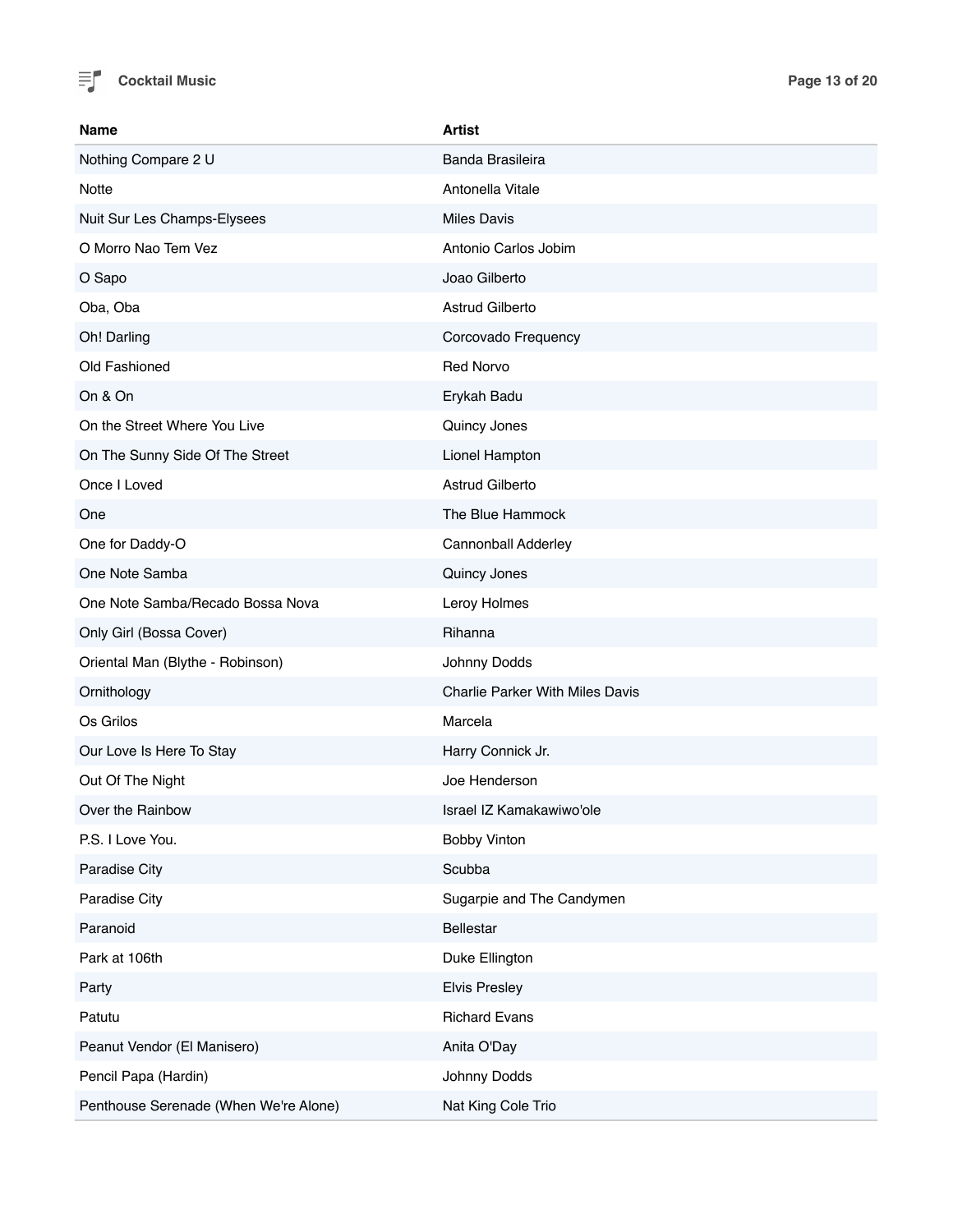

| Name                                                  | <b>Artist</b>             |
|-------------------------------------------------------|---------------------------|
| Perdido Stree Blues (Armstrong)                       | Johnny Dodds              |
| Perfect                                               | Feather and Down          |
| Personal Jesus                                        | <b>Couture Chic</b>       |
| Please Don't Ask                                      | Gazzara                   |
| Please, Please, Please, Let Me Get What I Want        | Ohm Guru                  |
| Pocket Full of Sunshine                               | Johnny Aloha              |
| Poker Face (Bossa Cover)                              | Lady Gaga                 |
| Polly Wolly Doodle                                    | <b>Red Norvo</b>          |
| Poquito Funk                                          | George Benson             |
| Powder Your Face With Sunshine (Smile! Smile! Smile!) | Martin, Dean              |
| The Preacher                                          | <b>Horace Silver</b>      |
| Pretend                                               | Nat King Cole             |
| Pretty As A Picture                                   | Martin, Dean              |
| Pride And Joy                                         | Marvin Gaye               |
| Prima Di Entrare                                      | Marta Raviglia            |
| Psycho Killer                                         | <b>Black Mighty Wax</b>   |
| Quando Quando Quando                                  | Tony Renis閾               |
| Que Sabe Voce de Mim                                  | <b>Walter Wanderley</b>   |
| Quel sorriso                                          | Angelo schiavi            |
| Rags To Riches                                        | <b>Tony Bennett</b>       |
| Ramblin' Rose                                         | Nat King Cole             |
| Reach Out I'll Be There                               | The Four Tops             |
| <b>Rebel Rebel</b>                                    | Tripssono Feat. Lean      |
| Recorda Me                                            | Joe Henderson             |
| Remember the Time (Bossa Cover)                       | Michael Jackson           |
| rock lobster (b52 cover)                              | JOHNNY ALOHA              |
| Rock With You (Bossa Cover)                           | Michael Jackson           |
| Rock'n'roll Heartbreaker                              | Sugarpie and The Candymen |
| Rocket 88                                             | Jackie Brenston           |
| Rosa, Menina Rosa                                     | Jorge Ben                 |
| Rosanna                                               | The Blue Hammock          |
| 'Round Midnight                                       | Freda Payne               |
| 'Round Midnight                                       | <b>Miles Davis</b>        |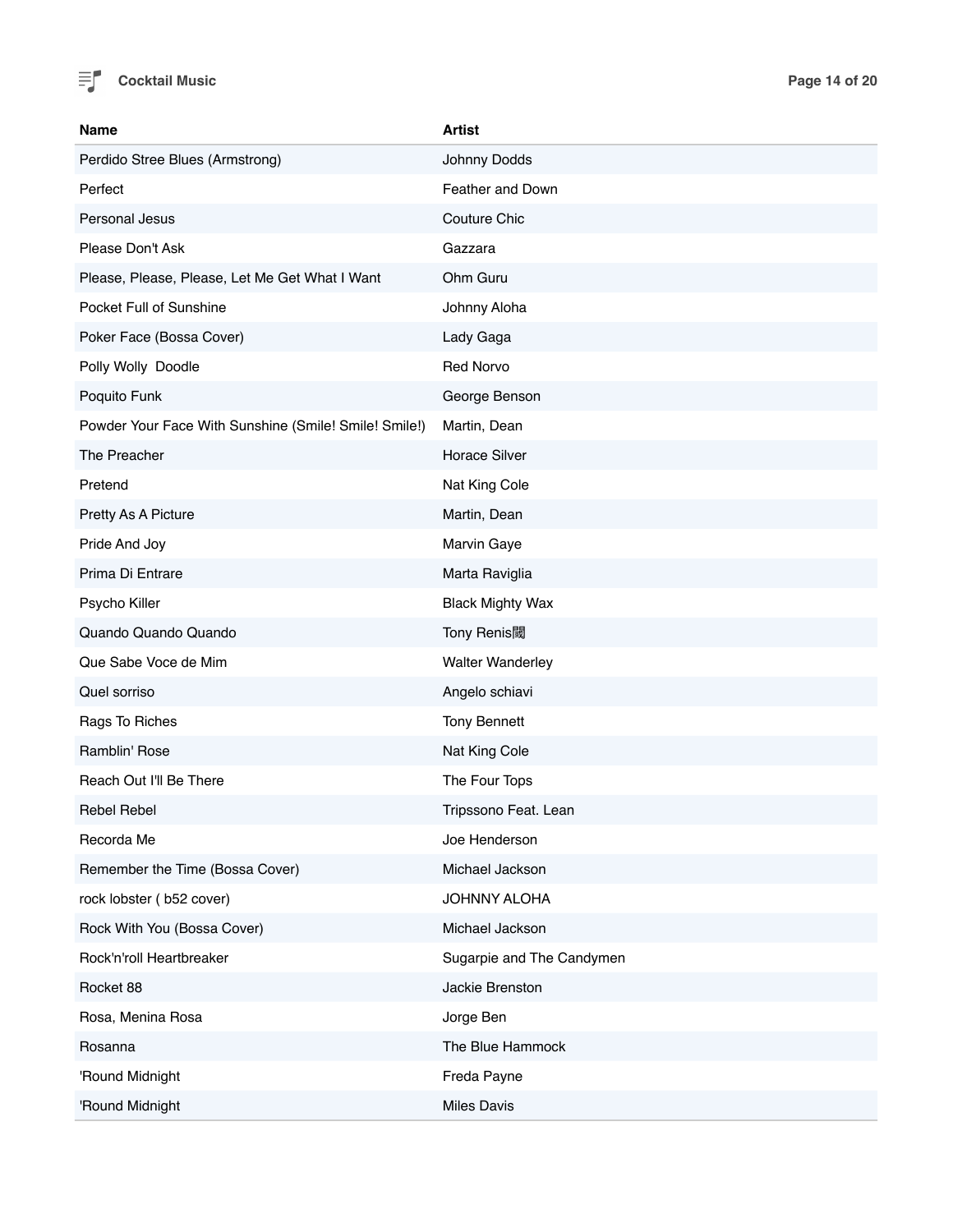

| Name                                               | <b>Artist</b>                          |
|----------------------------------------------------|----------------------------------------|
| Route 66                                           | <b>Martin Denny</b>                    |
| Route 66                                           | Nat King Cole                          |
| Roxanne                                            | Appleton                               |
| Roxanne Nao Ligar                                  | Bossa Nostra                           |
| Rumble                                             | Link Wray                              |
| Sailing                                            | Cris                                   |
| Samba Blim                                         | Tamba 4                                |
| Samba de Orfeu                                     | Ray Anthony                            |
| Sandu                                              | <b>Clifford Brown</b>                  |
| Save A Prayer                                      | The Blue Hammock                       |
| Save The Last Dance For Me                         | <b>Drifters</b>                        |
| Scrapple from the apple                            | <b>Charlie Parker</b>                  |
| Scrapple From The Apple                            | <b>Charlie Parker With Miles Davis</b> |
| Se E Tarde Me Pardoa                               | Quincy Jones                           |
| Send For Me                                        | Nat King Cole                          |
| Senor Blues                                        | <b>Horace Silver</b>                   |
| September (Bossa Cover)                            | Earth, Wind, and Fire                  |
| Serenata                                           | Quincy Jones                           |
| Shake it Off                                       | <b>Richard Cheese</b>                  |
| Shangri-La                                         | Robert Maxwell and His Orchestra       |
| A Shanty in old shanty town                        | <b>Edmund Hall</b>                     |
| She Loves You                                      | <b>Rita Lee</b>                        |
| She's Leaving Home                                 | <b>Bass Bingo Bonegat</b>              |
| The Sheik of Araby                                 | <b>Tommy Dorsey</b>                    |
| Shivers                                            | Benny Goodman                          |
| Shock The Monkey                                   | Gazzara                                |
| Should I Stay Or Should I Go                       | Sugarpie and The Candymen              |
| Shout                                              | The Blue Hammock                       |
| Signed, Sealed, Delivered I'm Yours                | Stevie Wonder                          |
| Since I Don't Have You                             | Skyliners                              |
| SING, SING, SING                                   | <b>BENNY GOODMAN</b>                   |
| Sings Sweet Child O' Mine - New Orleans Style Guns | Miche Braden                           |
| (Sittin' On) The Dock Of The Bay                   | <b>Otis Redding</b>                    |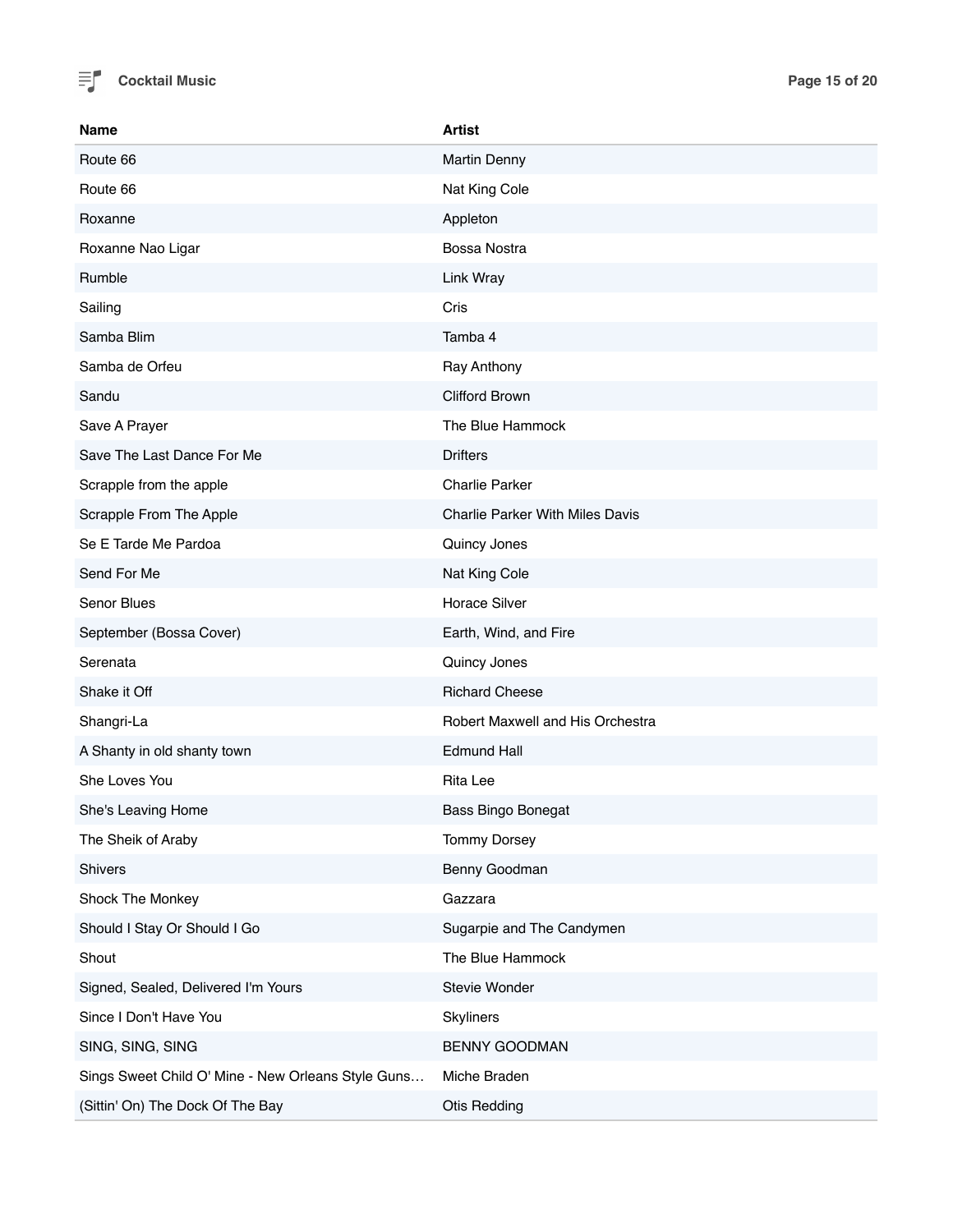

| <b>Name</b>                         | <b>Artist</b>                    |
|-------------------------------------|----------------------------------|
| Sketches Of Spain                   | <b>Miles Davis</b>               |
| The Skunk                           | <b>Fats Navarro</b>              |
| A Sky Full Of Stars                 | Coldplay                         |
| <b>Sleeping Satellite</b>           | Feather and Down                 |
| Smell Like Teen Spirit              | Italian Secret Service           |
| Smells Like Teen Spirit             | Paul Anka                        |
| Smoke On The Water                  | Couture Chic                     |
| Smooth Operator                     | Sade                             |
| So Danço Samba (I Only Dance Samba) | Wanda Sá                         |
| So Lonely                           | Eve St. Jones                    |
| So Much In Love                     | <b>Tymes</b>                     |
| So Nice                             | Sergio Mendes; Wanda Sá          |
| So Tinha De Ser Com Voce            | Astrud Gilberto                  |
| So What                             | <b>Miles Davis</b>               |
| Some Enchanted Evening              | Perry Como                       |
| Somebody to Love (Bossa Cover)      | Justin Bieber                    |
| Someone to Love                     | Diane Schuur                     |
| Somethin' Else                      | Cannonball Adderley              |
| Something                           | The Beatles                      |
| Something                           | <b>Beatles</b>                   |
| Something                           | Scubba feat. Sarah Menescal      |
| Soul Bossa Nova                     | Quincy Jones                     |
| Soulville                           | Horace Silver                    |
| Spinning Wheel                      | Capiozzo, Mecco                  |
| Stairway To Heaven                  | <b>SL Players</b>                |
| Stand By Me                         | Ben E. King                      |
| Start Me Up/Brown Sugar             | Corcovado Frequency              |
| Stay With Me                        | Sam Smith                        |
| Stompin' at the Savoy               | Ella Fitzgerald; Louis Armstrong |
| Stop Her On Sight                   | <b>Edwin Starr</b>               |
| Stormy Weather                      | <b>Billie Holiday</b>            |
| Stormy Weather                      | Gladys Knight                    |
| <b>Strawberry Fields Forever</b>    | Karen Souza                      |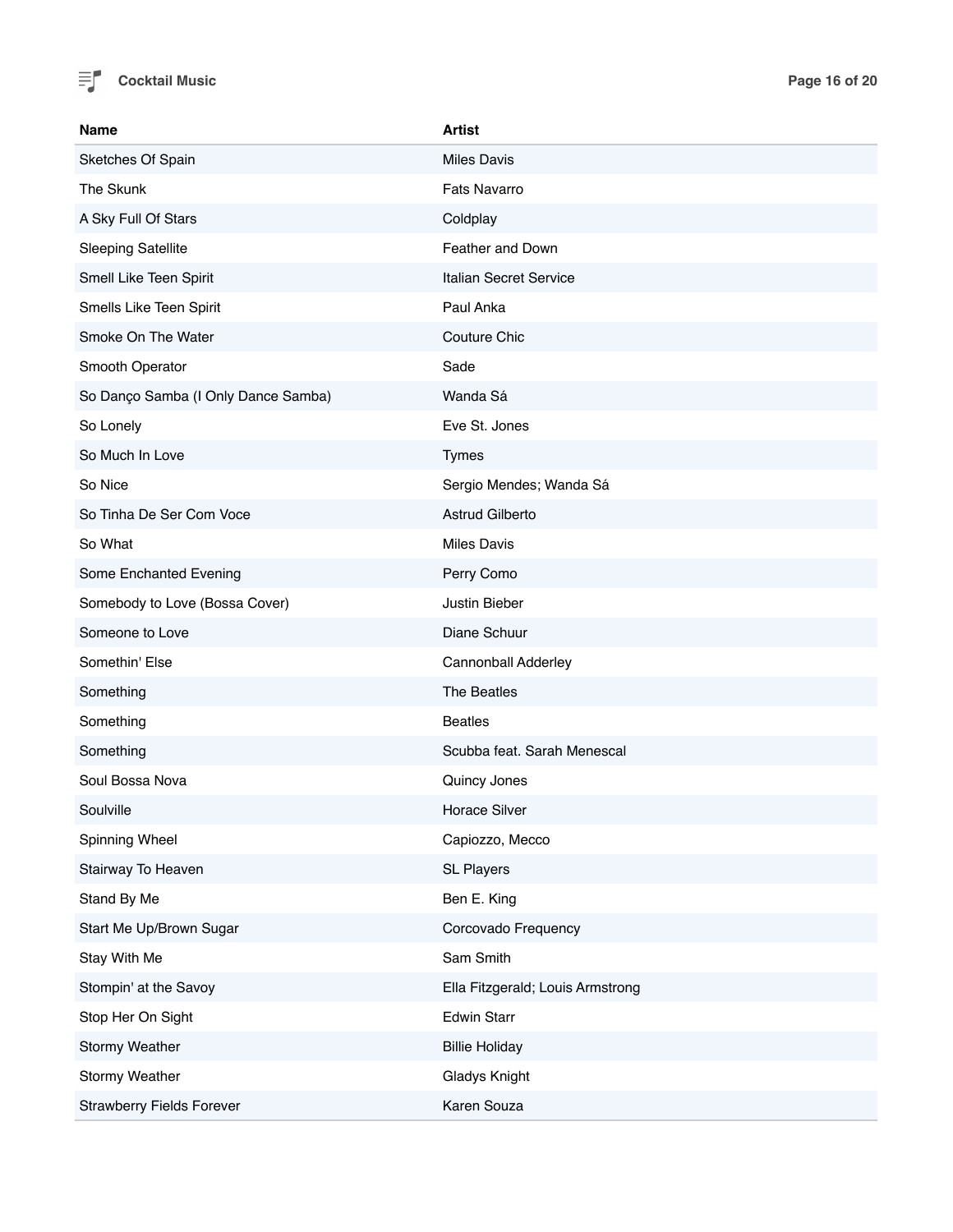

| Name                           | <b>Artist</b>           |
|--------------------------------|-------------------------|
| Stuck On You                   | <b>Elvis Presley</b>    |
| Summer Samba (So Nice)         | <b>Walter Wanderley</b> |
| Summer Wind                    | Frank Sinatra           |
| Summer Wind                    | Michael Buble           |
| Summertime                     | <b>Barney Kessel</b>    |
| Summertime                     | <b>Charlie Parker</b>   |
| Summertime                     | Dizzy Gilespie          |
| Summertime                     | Ella Fitzgerald         |
| Sunday Morning (Bossa Cover)   | Maroon 5                |
| Sunshine Of Love               | Etta James              |
| Sunshine Of Your Love          | Ella Fitzgerald         |
| Superstition                   | 48th St. Collective     |
| <b>Survival Of The Fittest</b> | Herbie Hancock          |
| <b>SWEET DREAMS</b>            | Bossa'n Jazz            |
| The Sweetest Taboo             | Sade                    |
| Swingin'                       | <b>Clifford Brown</b>   |
| <b>Tainted Love</b>            | Stella Starlight Trio   |
| <b>Take Care of Business</b>   | Nina Simone             |
| <b>Take Five</b>               | Dave Brubeck            |
| Take the A Train               | Clifford Brown          |
| Take the A train               | <b>Wynton Marsalis</b>  |
| <b>Talking Old Soldiers</b>    | <b>Bettye Lavette</b>   |
| A Taste of Honey               | Quincy Jones            |
| A Taste of Honey               | Sarah Vaughan           |
| Tea For two                    | Benny Goodman           |
| Tears Of Joy                   | Etta James              |
| <b>Tempus Fugit</b>            | <b>Bud Powell</b>       |
| <b>TENDERLY</b>                | NAT KING COLE           |
| Tereza Sabe Sambar             | Elis Regina             |
| That's All There Is to That    | Nat King Cole           |
| That's Life                    | Frank Sinatra           |
| That's The Way Love Goes       | Janet Jackson           |
| That's the way Love Is         | Bobby Darin             |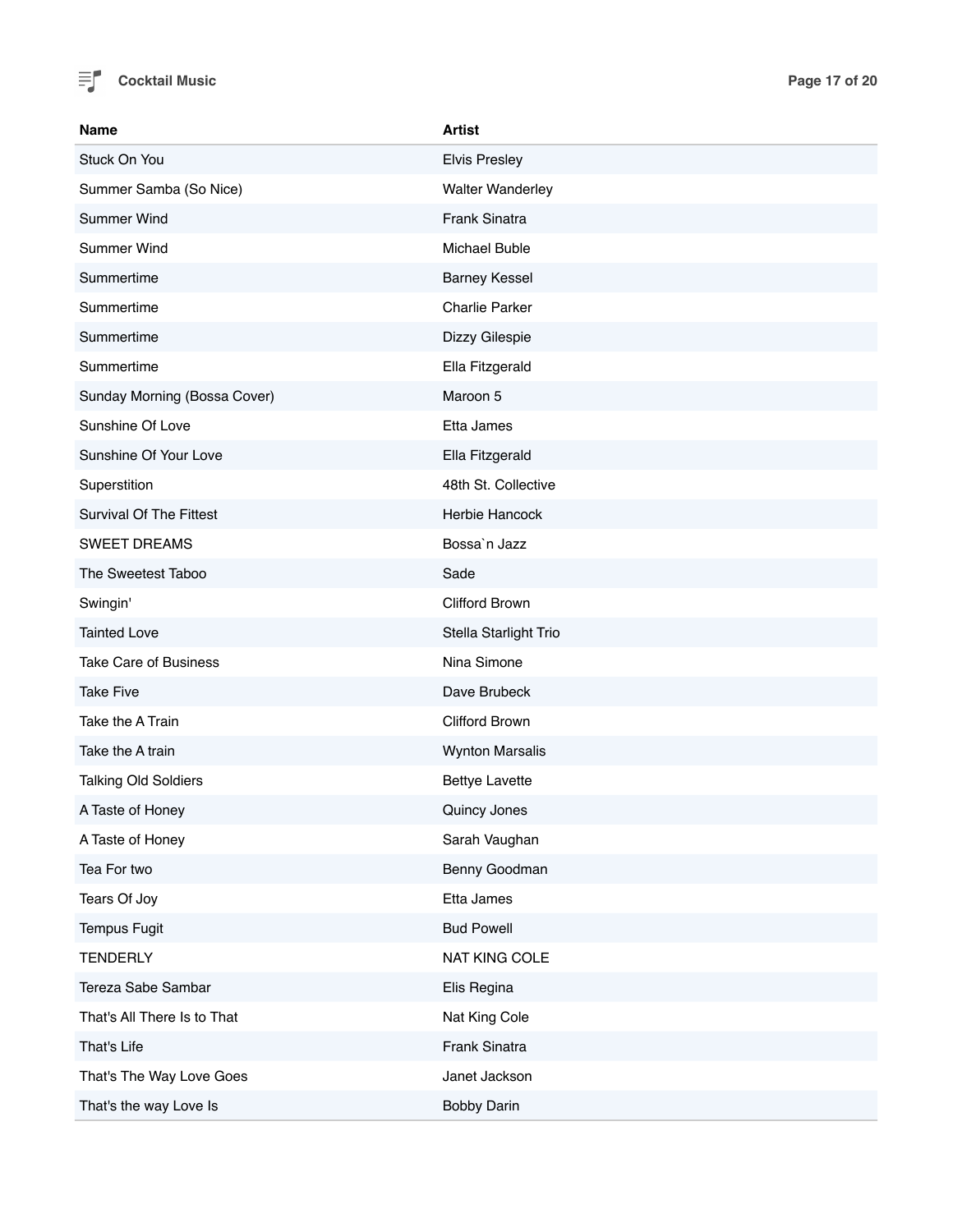

| <b>Name</b>                                          | <b>Artist</b>              |
|------------------------------------------------------|----------------------------|
| Theme From "A Summer Place"                          | Percy Faith                |
| There Must Be An Angel                               | Daniela Procopio           |
| (There's) Always Something There To Remind Me        | Lou Johnson                |
| These Arms Of Mine                                   | Otis Redding               |
| They Can't Take That Away from Me                    | <b>Billie Holiday</b>      |
| Things She Said Today                                | Sirius B                   |
| Things We Said Today                                 | Sirius B                   |
| <b>Third World Lover</b>                             | Kid Koala                  |
| This Love (Bossa Cover)                              | Maroon 5                   |
| This Will Be (An Everlasting Love)                   | Natalie Cole               |
| Three Little Birds (Stephen Marley and Jason Bentley | Bob Marley And The Wailers |
| Three Times A Lady                                   | Commodores                 |
| Thriller                                             | Lulu Joppert               |
| <b>Ticket To Ride</b>                                | Connie Lynch               |
| tik tok                                              | richard cheese             |
| Tim Dom Dom                                          | Sergio Mendes & Brasil '66 |
| Timber - Vintage 1950's Doo Wop Cover                | Pitbull _ Ke\$ha           |
| Time After Time                                      | Ayleen                     |
| Time Of The Season                                   | Sugarpie and The Candymen  |
| Tippin'                                              | <b>Horace Silver</b>       |
| To Tight (Armstrong)                                 | Johnny Dodds               |
| To Whom It May Concern                               | <b>Horace Silver</b>       |
| Tom's Diner                                          | <b>Banda Brasileira</b>    |
| Tomboy                                               | Red Norvo                  |
| <b>Too Close For Comfort</b>                         | Michael Bublé              |
| Trains and Boats and Planes                          | Astrud Gilberto            |
| <b>Tres Pontas</b>                                   | Milton Nascimento          |
| <b>Triste</b>                                        | Sergio Mendes & Brasil '66 |
| Tu, Mi Delirio                                       | Astrud Gilberto            |
| Turn It On Again                                     | Gazzara                    |
| <b>Tuxedo Junction</b>                               | <b>Erskine Hawkins</b>     |
| Tuxedo Junction                                      | <b>Glenn Miller</b>        |
| Unforgettable                                        | Nat King Cole              |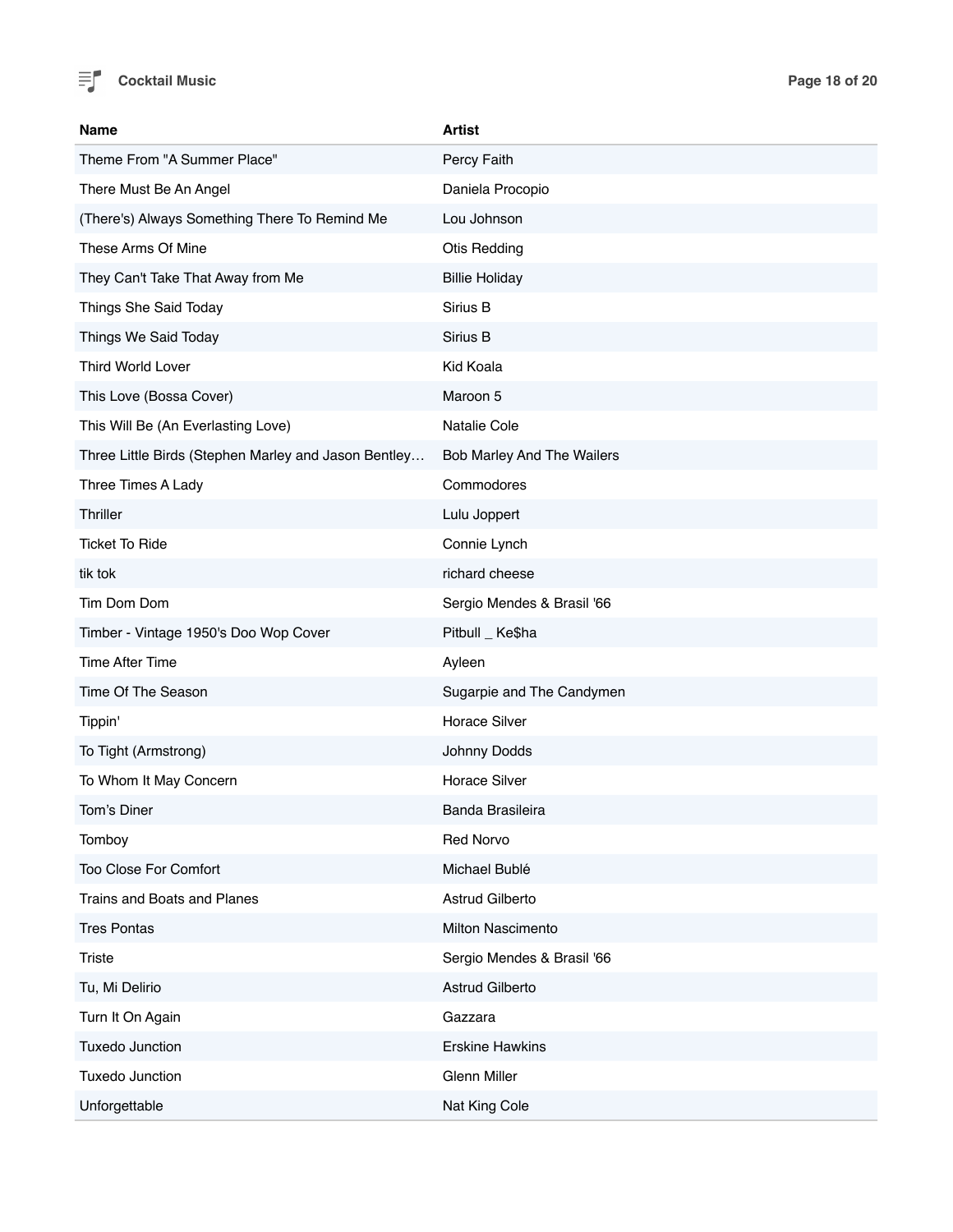

| Name                             | <b>Artist</b>              |
|----------------------------------|----------------------------|
| Unforgettable                    | Nat King Cole/Natalie Cole |
| Upa Neguinho                     | Sergio Mendes & Brasil '66 |
| Vacation                         | Johnny Aloha               |
| Vida Bela                        | Elizete Cardoso            |
| Viramundo                        | Gilberto Gil               |
| Viva La Vida (Bossa Cover)       | Coldplay                   |
| Volare (Nel Blu Dipinto Di Blu)  | <b>Bobby Rydell</b>        |
| Waiting on the World to Change   | John Mayer                 |
| <b>Walk Away Renee</b>           | Willie Bobo                |
| Walk Of Life                     | Pink House & Sylvie        |
| Walk On The Wild Side            | Arcoiris                   |
| Walking On The Moon              | Groove da Praia            |
| Walking On The Sun               | Banda Brasileira           |
| Warp Factor II (Edit)            | Montana                    |
| Watch What Happens               | Sergio Mendes & Brasil '66 |
| The Way You Look Tonight         | <b>Tony Bennett</b>        |
| The Way You Look Tonight         | Michael Bublé              |
| The Way You Make Me Feel         | Paul Anka                  |
| Weary City (Trad.)               | Johnny Dodds               |
| Weary Way Blues (Minor - Blythe) | Johnny Dodds               |
| Welcome To The Jungle            | <b>Richard Cheese</b>      |
| What a Little Moonlight Can Do   | <b>Billie Holiday</b>      |
| <b>Whatever Lola Wants</b>       | Carmen McRae               |
| When I Fall In Love              | Nat King Cole              |
| When I Was Your Man              | <b>Bruno Mars</b>          |
| When You're Smiling              | Sinatra, Frank             |
| Where The Streets Have No Name   | Banda Brasileira           |
| Where the Streets Have No Name   | Jazzystics                 |
| Who                              | Benny Goodman              |
| Whole Lotta Love                 | Sugarpie and The Candymen  |
| <b>Wicked Game</b>               | Couture Chic               |
| Wild Man Blues                   | Johnny Dodds               |
| (Will You Love Me) Tomorrow      | Shirelles                  |